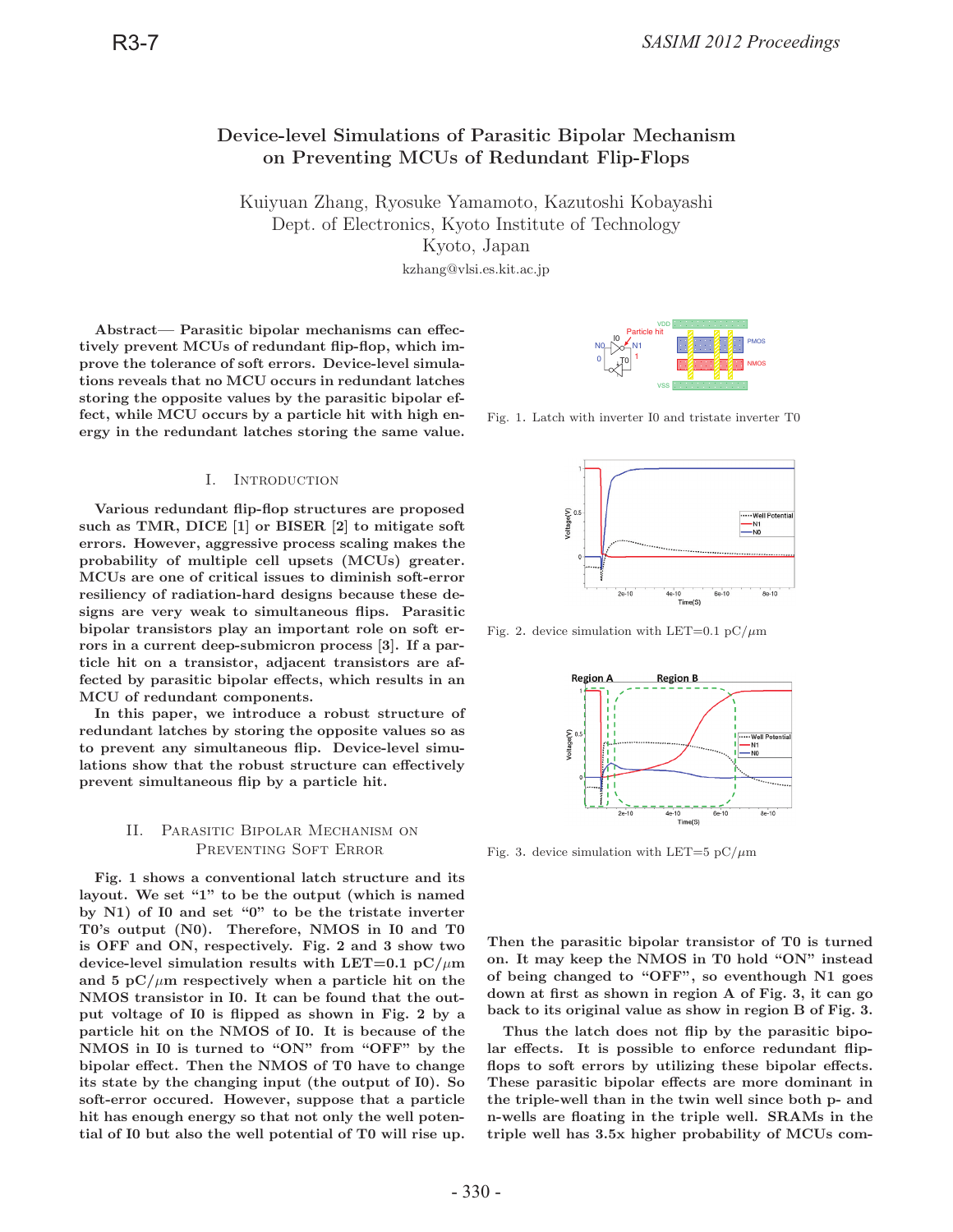

Fig. 4. Two redundant Latches on the double-height structure

**pared to twin well in a 65-nm process by neutron irradiation. It is possible to eliminate upsets from soft errors by enhancing circuit structures which utilizes these bipolar effects [4].**

## III. 2D Device-level simulation results

**Fig. 4 shows a double-height cell structure [7] to prevent simultaneous flips on PMOS transistors in two latches by placing NMOS transistors between them. It is very robust to soft errors on PMOS regions by separating critical components. However, it is very weak to soft errors on NMOS regions. If both redundant latches stores the same value, they can be flipped at the same time by a particle hit. On the other hand, if both latches stores the opposite values, a particle hit with large amount of energy only will flips one of redundant latches. Thus the possibility of the redundant flip can be drastically reduced when both latches stores the opposite values.**

**Obviously, 3D device simulation is the best way to analyze the radiation tolerance of a latche in the double-height cell structure. However, it will take 30- 40 hours to finish a 3D device-level simulation at which the simulation time is 0.2 ns. For getting the results quickly, we decide to chang the structure from doubleheight to single-height as shown in Fig. 7. Therefore, we can finish a 2D device simulation in 0.25-0.5 hours, which is almost 100x faster than the 3D simulation. Although the latch's structure is changed but the radiation tolerance of single-height structure is similar to the double-height one because the distance between NMOS of the inverters I0 and I1 is shorter than the distance between NMOS of the inverter I0 and the tristate inverter T1. It makes sure that the parasitic bipolar effect of NMOS in I1 is stronger than in T1 in both case. Thus we can get the same simulation results which use the single-height cell structure as use the double-height cell structure.**

**Fig. 8 shows a pair of redundant latches which store the same value in BISER or DICE FFs, while Fig. 9 shows of those which store the opposite values in BCDMR FFs [6]. By the way, BISER and BCDMR FF's structures are shown in Fig. 5 and 6.**



Fig. 5. BISER FF's structure



Fig. 6. BCDMR FF's structure

**Fig. 10 and show a device-level structure used in mixed-mode 2D device simulations. Fig. 11 shows a particle hit on the right-side of NMOS of I0. The dis**tance between the two latches is  $0.3\mu$ m, and the well**tap is palced 2.75**μ**m far away from the right-side of T1. Fig. 12 and 13 represent the states of a pair of redundant latches according to the charge "Q" collected to N0 in which latches stores the same value as in Fig. 8 and the opposite values as in Fig. 9, respectively. We assume that a particle hit on the NMOS transistor** of I0. The values of charge,  $Q_{\text{critNx}}, Q_{\text{maxNx}}$  denote the **critical charge and the maximum charge of the Node** x**, respectively. The node** x **will flip when the charge** value is between  $Q_{\text{crit}Nx}$  and  $Q_{\text{max}Nx}$  as shown in Fig. 2, **however it can go back to its original value by parasitic bipolar effects if the charge value above the maximum charge (**QmaxNx**) as shown in Fig. 3. Therefore, when two redundant latches stores the same value, they are** flipped at the same time by charge between  $Q_{\text{crit},N3}$  and QmaxN1 **as shown in Fig. 12. On the other hand, when they store the opposite values, the vulnerable region disappeared as shown in Fig. 13. In that case, T1 is flipped also, but its critical charge is much more than I0 because of its poor drivability. Therefore, there is no region in which both redundant latches are flipped at the same time. The charge values are also plotted in Fig. 12 and 13, which are obtained from 2D device-level simulation.**

**Fig. 14 and 15 show transient voltage waveforms obtained from device-level simulations when a particle** hits with LET=0.3  $pC/\mu m$  and 1  $pC/\mu m$  on the latches **storing the same value. The node N1 flips at LET=0.3**  $pC/\mu m$  and goes back to its original state at LET=1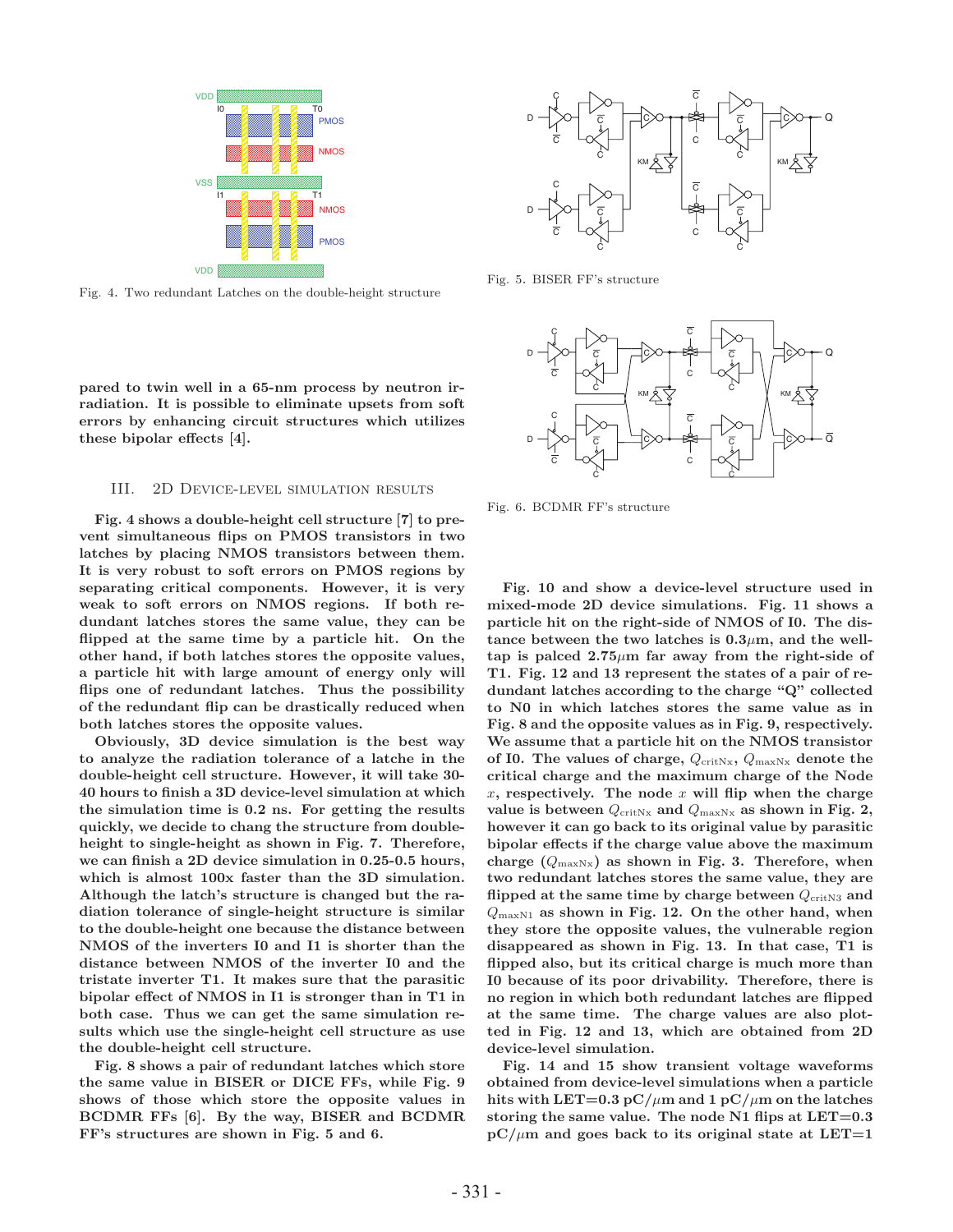

Fig. 7. How to modify a 3D structure constructed by two rows to a 2D structure in a single row.



Fig. 8. Two redundant latches of storing the same value



Fig. 9. Two redundant latches of storing the opposite value

**pC/**μ**m, while N3 is fliped in the both cases.**

**On the other hand, Fig. 16 and 17 show transient voltage waveforms obtained when a particle hits with LET=0.3** pC/ $\mu$ m and 1 pC/ $\mu$ m on the latches storing **the opposite value. The node N1 flips at LET=0.3**  $pC/\mu m$  and goes back to its original state at LET=1  $pC/\mu m$ , while N3 does not flip in the both cases.

#### IV. CONCLUSION

**We introduce a structure of redundant FFs which is robust to MCUs by utilizing the parasitic bipolar effect. Redundant FFs storing the same value are very sensitive to MCUs induced by the parasitic bipolar effect, while those storing the opposite values are not sensitive to MCUs. Device-level simulations results also prove that the parasitic bipolar effects can de-**



Fig. 10. 2D device-level structure



Fig. 11. particle hits on right-side of NMOS of I0

**crease the number of MCUs.**

#### **ACKNOWLEDGEMENTS**

**We would like to thank the chip fabrication program of VDEC, the University of Tokyo in collaboration with STARC, e-Shuttle, Inc., and Fujitsu Ltd.**

#### **REFERENCES**

- **[1] D. Krueger et. al.** *ISSCC***, pp. 94-95, 2008.**
- **[2] S. Mitra et. al.** *ITC***, pp. 1-9, 2006.**
- **[3] M. Mikami et. al.** *IRPS***, pp. 936-939, 2009.**
- **[4] I. Chatterjee et. al.** *NSREC***, 2011.**
- **[5] J. Furuta et. al.** *ASSCC***, 2011.**
- **[6] J. Furuta et. al.** *VLSI Cir. Symp***, pp. 1-9, 2010.**
- **[7] T. Uemura et. al.** *IRPS***, pp. 218-223, 2010.**
- **[8] R. Yamamoto et. al.** *IEEE Trans. Nucl. Sci***, vol. 58, no.**
- **6, 2011. [9] J. Furuta et. al.** *ASP-DAC***, pp. 83-84, 2011.**